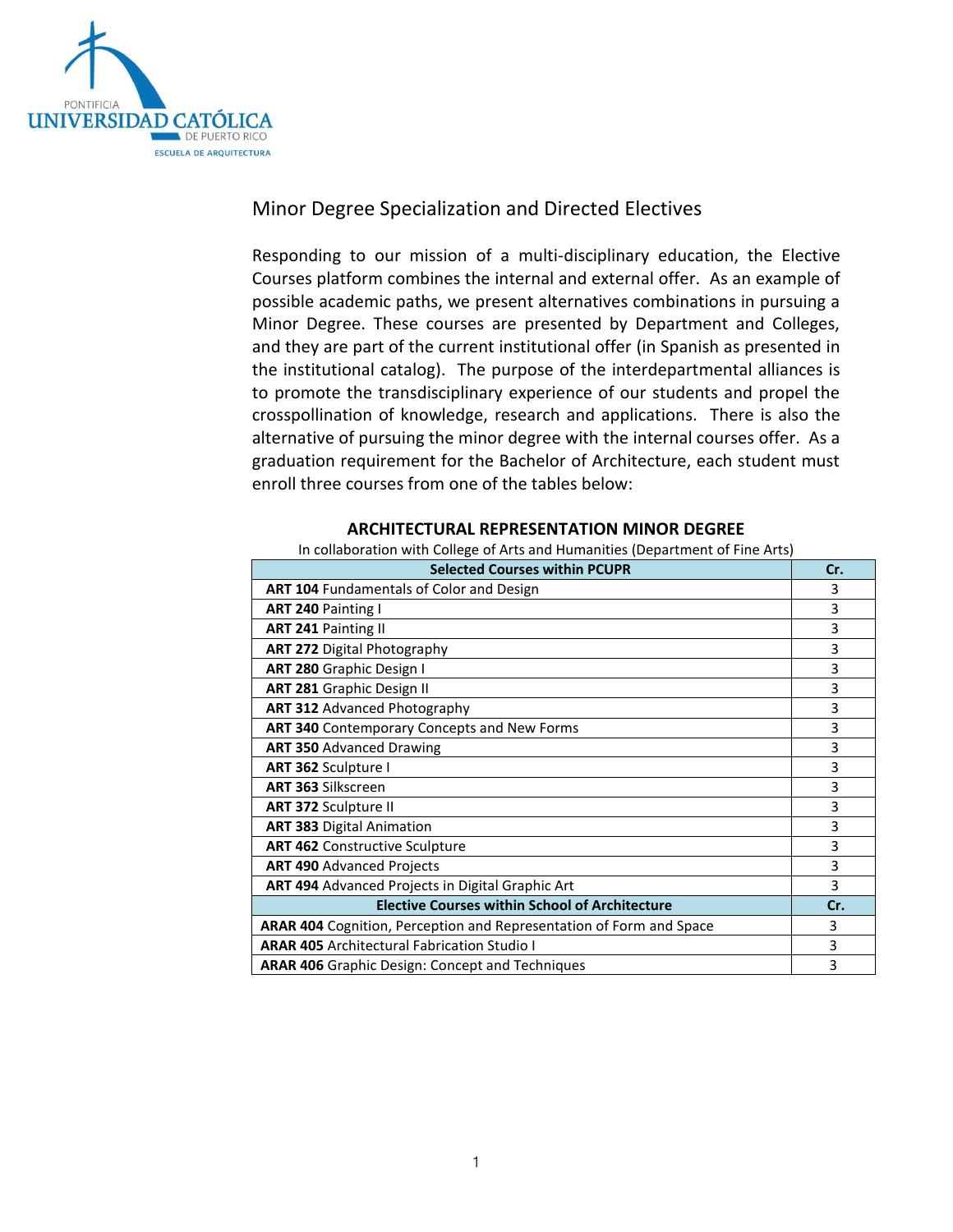

### **HISTORY AND THEORY MINOR DEGREE**

In collaboration with College of Arts and Humanities (Department of History)

| <b>Selected Courses within PCUPR</b>                                               | Cr. |
|------------------------------------------------------------------------------------|-----|
| <b>HIST 206 History of Ponce</b>                                                   | 3   |
| <b>HIST 263 History of Spain</b>                                                   | 3   |
| HIST 265 History of the Church                                                     | 3   |
| <b>HIST 303</b> United States History (Compendium)                                 | 3   |
| <b>HIST 360</b> Puerto Rican Society and Culture in the 20th Century               | 3   |
| <b>HIST 370 The Caribbean</b>                                                      | 3   |
| <b>HIST 408</b> History of Russia: Origin, Formation, and Evolution of the Russian | 3   |
| People                                                                             |     |
| <b>HIST 409</b> History of the Far East: China and Japan                           | 3   |
| HIST 410 XIXth Century Europe                                                      | 3   |
| <b>HIST 415</b> The French Revolution and the Napoleonic Era (1789-1815)           | 3   |
| <b>Elective Courses within School of Architecture</b>                              |     |
| <b>ARHT 401</b> Re-Dimensioning Architectural Theory                               | 3   |
| <b>ARHT 402</b> Influential Practices on Recent History of Architecture            | 3   |
| <b>ARHT 403 History of Emergent Digital Philosophies</b>                           | 3   |
| <b>ARHT 404</b> Between Imagination and Representation: Contemporary Concepts      | 3   |
| and Architecture                                                                   |     |
| <b>ARHT 405 History of Furniture Design</b>                                        | 3   |

### **ADAPTIVE CONSERVATION AND PRESERVATION MINOR DEGREE**

In collaboration with College of Arts and Humanities (Department of History)

| <b>Selected Courses within PCUPR</b>                                              | Cr. |
|-----------------------------------------------------------------------------------|-----|
| <b>HIST 403</b> Society and Culture of Contemporary Europe (Cultural Trip Abroad) | 6   |
| <b>HIST 417 Historiography</b>                                                    |     |
| HIST 419 Methodology and Techniques of Historical Investigation                   |     |
| <b>HIST 420</b> Seminar on Historical Investigation                               |     |
| <b>Elective Courses within School of Architecture</b>                             |     |
| <b>ARAC 401</b> The Economics and Finances of Historic Preservation               | 3   |
| <b>ARAC 402 Cultural and Heritage Tourism</b>                                     |     |
| <b>ARAC 403 Preservation Research Strategies</b>                                  | 3   |
| <b>ARAC 430 In the Path of Lime</b>                                               | ς   |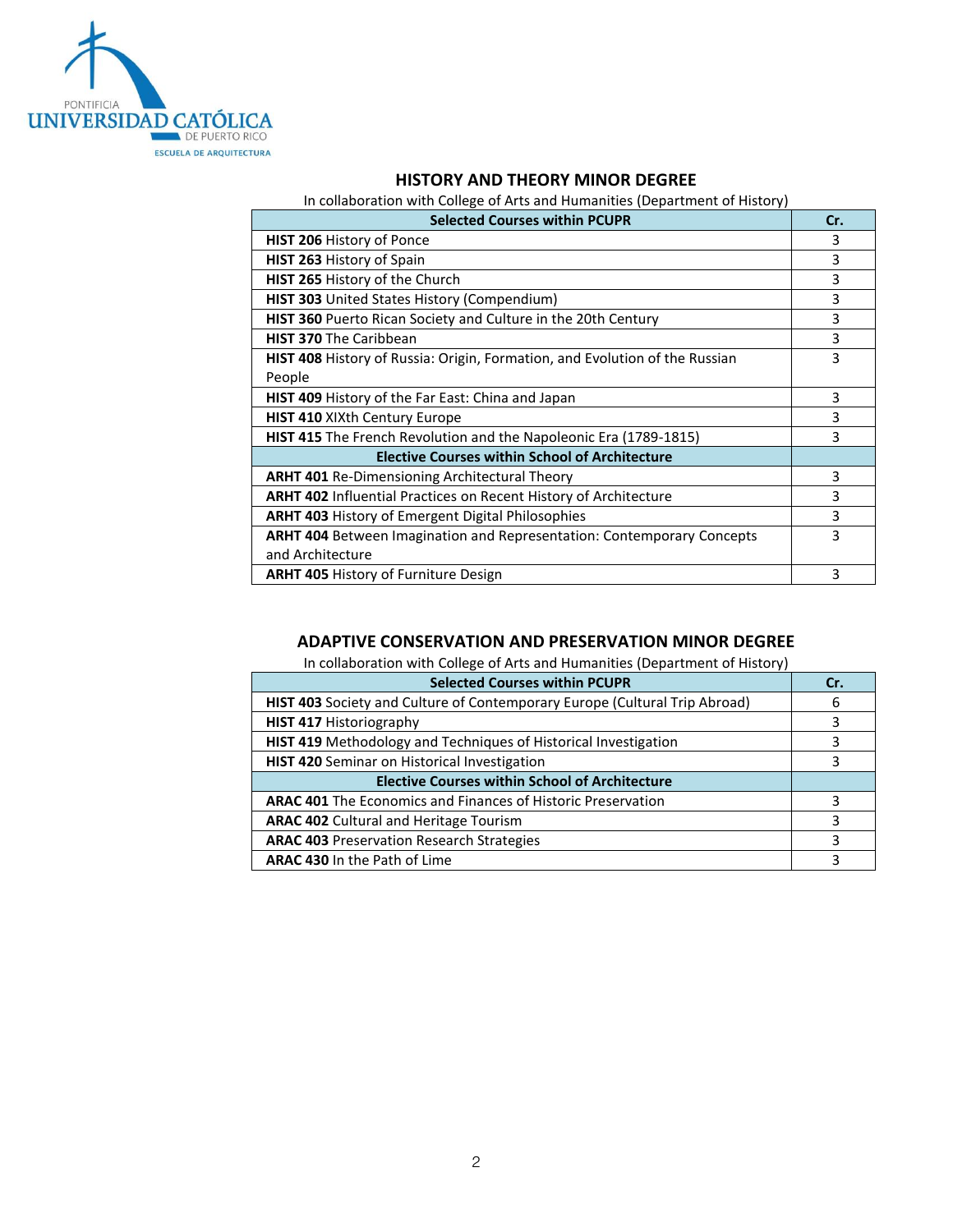

### **SUSTAINABILITY AND TECHNOLOGIES MINOR DEGREE**

In collaboration with College of Sciences (Departments of Environmental Sciences and

| Physics-Mathematics)                                                |     |
|---------------------------------------------------------------------|-----|
| <b>Selected Courses within PCUPR</b>                                | Cr. |
| <b>ENSC 350 Environmental Problems and Management</b>               | 4   |
| <b>ENSC 440 Hazardous and Non-Hazardous Solid Wastes</b>            | 3   |
| <b>ENSC 450 Water Treatment Systems</b>                             | 3   |
| <b>ENSC 451 Air Pollution</b>                                       | 3   |
| PHYS 325 Energy and Environment                                     | 3   |
| <b>Elective Courses within School of Architecture</b>               |     |
| <b>ARST 401</b> Aesthetics on Energy Conscious Architecture         | 3   |
| <b>ARST 402</b> Sustainable Architecture and Technological Advances | 3   |
| ARST 403 Leadership in Green Building Design and Construction       | 3   |

### **STRUCTURAL FRAMEWORK AND ASSEMBLAGES MINOR DEGREE**

In collaboration with College of Sciences (Department of Physics-Mathematics)

| <b>Selected Courses within PCUPR</b>                             | Cr. |
|------------------------------------------------------------------|-----|
| <b>MATH 272 Calculus II</b>                                      | 4   |
| <b>MATH 373 Calculus III</b>                                     | 4   |
| <b>MATH 391 Differential Equations</b>                           |     |
| PHYS 221 Physics I                                               | 4   |
| PHYS 222 Physics II                                              | 4   |
| <b>Elective Courses within School of Architecture</b>            |     |
| <b>ARSF 401 Morphology of Glass and Light</b>                    |     |
| ARSF 402 Flexibility and Malleability on Tensile Structures      |     |
| ARSF 403 Complexities and Symbolism on High Technology Buildings |     |

## **LANDSCAPE, ECOLOGY AND ENVIRONMENT MINOR DEGREE**

In collaboration with College of Sciences (Department of Biology)

| <b>Selected Courses within PCUPR</b>                    | Cr. |
|---------------------------------------------------------|-----|
| <b>BIOL 201 Ecology for Tourism I</b>                   |     |
| <b>BIOL 202 Ecology for Tourism II</b>                  | 3   |
| <b>BIOL 222 Botany</b>                                  | 4   |
| <b>BIOL 340 Ecology</b>                                 | 4   |
| <b>BIOL 429 Ecosystems of Puerto Rico</b>               | 4   |
| <b>BIOL 431 Marine Biology</b>                          | 4   |
| <b>Elective Courses within School of Architecture</b>   |     |
| <b>ARLE 401 Urban Ecology</b>                           | ੨   |
| <b>ARLE 402 Planting Materials in Landscape Design</b>  | ς   |
| <b>ARLE 403</b> Advanced Landscape Architectural Design |     |
| <b>ARLE 404</b> At the Plaza: 78+ Cultural Landscapes   | ς   |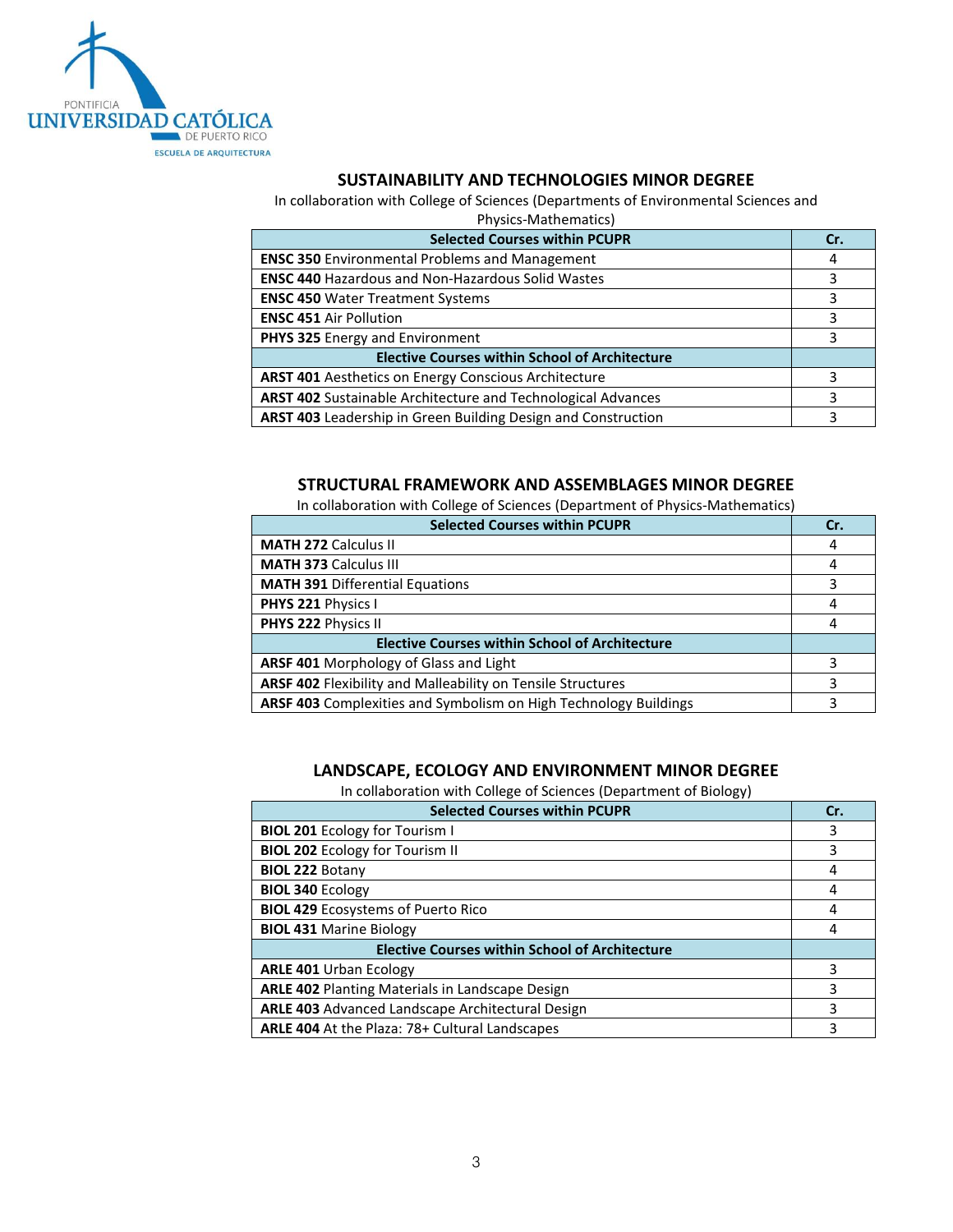

### **URBAN SCAPES AND COMMUNITIES MINOR DEGREE**

In collaboration with College Arts and Humanities (Department of Social Sciences)

| <b>Selected Courses within PCUPR</b>                         | Cr. |
|--------------------------------------------------------------|-----|
| <b>PUAD 230 Municipal Government</b>                         | 3   |
| <b>PUAD 265 Public Administration</b>                        | 3   |
| <b>PUAD 355 Policy Analysis</b>                              | 3   |
| <b>PUAD 373 Ethics and Public Administration</b>             | 3   |
| <b>PUAD 384 Fiscal Policies and Budgeting</b>                | 3   |
| <b>PUAD 385</b> Public Finance, Fiscal Policy, and Budgeting | 3   |
| <b>SOCI 213 Fundamental Sociology (Compendium)</b>           | 3   |
| <b>SOCI 218 Statistical Methods in Social Science</b>        | 3   |
| <b>SOCI 303 Economic Principles and Problems</b>             | 3   |
| <b>SOCI 305 Social Research</b>                              | 3   |
| <b>SOCI 314 Social Problems</b>                              | 3   |
| <b>SOCI 325 Cultural Anthropology</b>                        | 3   |
| <b>SOCI 405 Demography</b>                                   | 3   |
| <b>SOCI 440 In-Learning Service</b>                          | 3   |
| <b>Elective Courses within School of Architecture</b>        |     |
| <b>ARUS 401 Studies on Emergent Urban Practices</b>          | 3   |
| <b>ARUS 402</b> Urban Economic and Financial Milieu          | 3   |
| <b>ARUS 403</b> Urban Sociology and the Cultures of Cities   | 3   |

#### **LEGAL AND ADMINISTRATIVE AWARENESS MINOR DEGREE**

In collaboration with College of Arts and Humanities (Department of Social Sciences) and College of Business Administration (Departments of Management, Information Systems, and Business; and Accounting, Economics, Finance, and Business Law)

| <b>Selected Courses within PCUPR</b>                     | Cr. |
|----------------------------------------------------------|-----|
| <b>PUAD 390 Administrative Law</b>                       | 3   |
| <b>POSC 221 International Organizations and Politics</b> | 3   |
| <b>POSC 325 Public International Law</b>                 | 3   |
| <b>POSC 329 Constitutional Law</b>                       | 3   |
| <b>PRLS 207</b> Introduction to Pre-Law Studies          | 3   |
| <b>PRLS 300</b> Seminar on Academic Aptitude Test        | 3   |
| <b>PRLS 307 Legal Research</b>                           | 4   |
| PRLS 400 Open Seminar                                    | 3   |
| <b>MGNT 313 Business Law I</b>                           | 3   |
| <b>BLAW 315 Corporations</b>                             | 3   |
| <b>BLAW 317 Consumer Law</b>                             | 3   |
| <b>BLAW 410 Environmental Law</b>                        | 3   |
| <b>Elective Courses within School of Architecture</b>    |     |
| <b>ARLA 401 Real Estate Development Process</b>          | 3   |
| <b>ARLA 402 Public-Private Partnerships</b>              | 3   |
| <b>ARLA 403</b> Value and Appraisal of Land              | 3   |